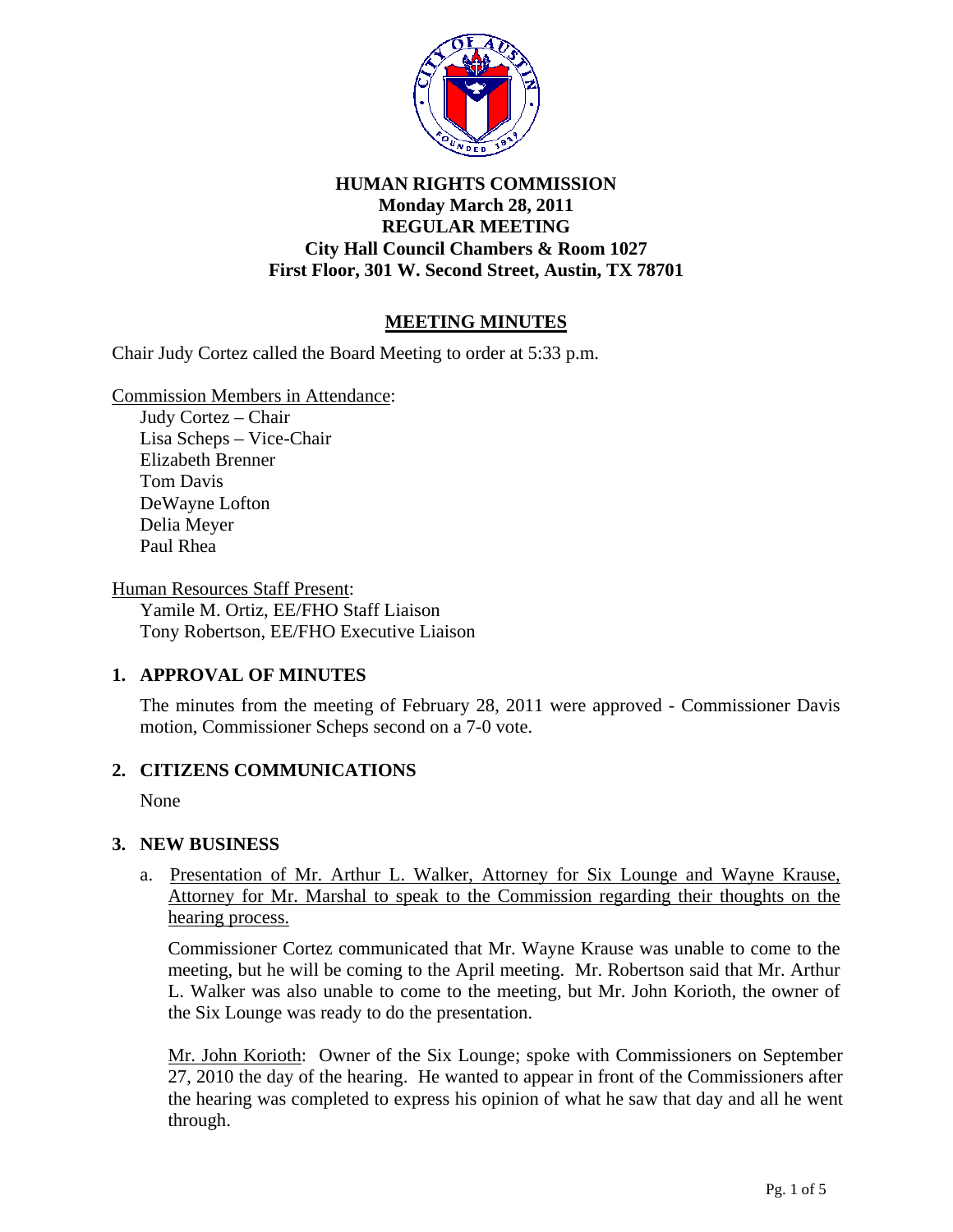Mr. Korioth stated what he saw about the hearing process and was appalled. He talked about what he experienced sitting in the room with the Human Rights Commissioners, the City of Austin staff, and the lawyers who spoke for them. He went on to say that maybe all of that needs to be examined again.

Mr. Korioth mentioned he is from Austin, he is the son of a Civil Rights Attorney from the 60's, he owns three businesses and 35% of his staff are minorities. He said he did an exceptional job giving all the documentation required and he presented every single detail and evidence to the City Investigators. During that process, the Commissioners were not able to see that information, he said that was a big injustice, and the Commissioners were supposed to see what the City Investigators overturned and felt the Commissioners should have this information.

Mr. Korioth emphasized that the person who accused his business of discrimination did not have evidence. That person said he was discriminated because he was black; yes he has the right to say that but, he has no right to carry on accusing his staff and persecuting him without evidence or a witness to present.

Mr. Korioth told the Commissioners how bad he felt when they were talking about their discrimination situations that had nothing to do with the procedures. He emphasized he understood their feelings about those situations, but at the same time he wondered where the person who represented him was, to speak about how he felt for being wrongfully accused – no one spoke on his behalf. No one thought about the possibility that the accuser was not telling the truth; what happened if he is not telling the truth? We never examined that avenue, and that was a shame and a miscommunication.

Mr. Korioth told the Commissioners they examined this case wrong. He was concerned about what his staff went through and what they thought about the hearing process. When something like this happens, it is important to recognize that the Commissioners need more communication and training.

Mr. Korioth ended his presentation by saying to the Commissioners that he admires the job the Commissioners do, and asked them to please take his words with kindness. The criticism was intended to make the process a better and fairer one. He told them he would be happy to come back and be part of this process, and he is willing to volunteer.

Commissioner Cortez commented that she was not happy with the process, but the Commissioners will have a training soon to make them better stewards in the process. She added that she felt very inadequate, not knowing all the evidence that the City Investigators had. She added that they had guidance from their attorney, but it was very narrow.

Commissioner Cortez mentioned that she concurred with Mr. Korioth and valued his constructive criticism. She stated this is the first hearing that she participated in her four years serving on the Human Rights Commission. She is looking forward to the hearing process training with Mr. Tony Robertson, who is the Commission's staff representative. She ended her comments by saying that the Commissioners needed to be good stewards of what they do for the Commission.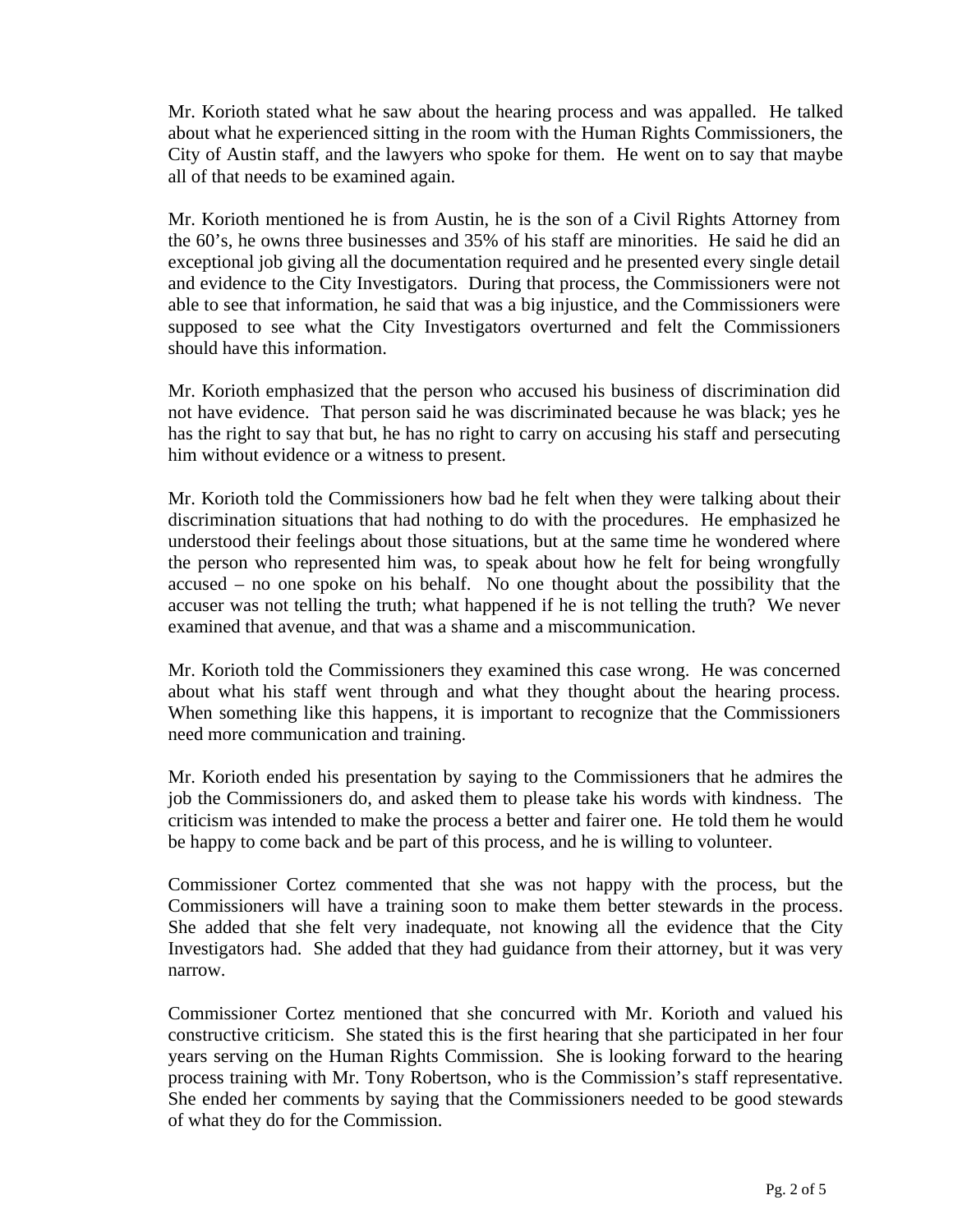Commissioner Davis commented that he agreed with Mr. Korioth and valued his criticism and thanked him for his opinions. He said that their lawyers were their clients' worst enemies, that they got in the way more than they allowed the Commission to hear the truth. Commissioner Davis mentioned that they also left the hearing very dissatisfied with the process. He mentioned that the Commissioners told the city staff they needed to know much more detail about the hearing process and the city's expectations of the Commission. He also stated that the Commissioners are looking forward to the training process.

b. Presentation, discussion, and action of proposed resolution to City Council in support of the victims of Japan.

Commissioner Rhea spoke about the terrible natural disaster Tsunami in Japan on March 11, 2011. He is asking City Council and the Austin citizens to support the people in Japan and the families in Austin affected by this tragedy.

Commissioner Rhea stated that this resolution is very timely because today the Greenpeace is holding 160 candle light vigils across the United States, including in Austin at 7:45 pm. He informed the Commissioners that last Sunday, Mayor Lee Leffingwell organized a flashlight vigil in connection with the organizers of South by Southwest, where they raised \$100,000.

Commissioner Rhea read the resolution; the Commissioners discussed, reviewed and added some language before the resolution went to the City Council for approval. Commissioners approved the resolution, Commissioner Cortez motioned, Commissioner Brenner second on a 7-0 vote.

## **4. OLD BUSINESS**

### a. Update on the proposal to host the 2011 International Association of Official Human Rights Agency (IAOHRA) - conference in Austin.

Commissioner Cortez mentioned that all Commissioners attended the Annual Work Plan meeting on March 19, 2011 with the exception of Commissioner Meyer, who could not be there. Commissioner Cortez informed everyone that Mr. Mark Washington also attended the meeting, presented some information, and handed out draft documents that can be used for the IAOHRA conference planning.

 Commissioner Cortez stated that committees were created for the conference, and explained how they were set up. The Program and Planning committee will be chaired by Commissioners Cortez and Davis; the Budget committee will be chaired by Commissioner Brenner; the Registration committee will be chaired by Commissioner Meyer; the Volunteer committee will be chaired by Commissioner Rhea; the Transportation and Logistics committee will be chaired by Commissioner Davis; the Public Relations chair is to be announced; and the Special Events and Entertainment committee will be chaired by Commissioner Lofton. Commissioners talked about putting together an Advisory Committee to work with the Local Host Committee, to be responsible for a local funds development strategy.

 Carla Scales mentioned that the staffs – volunteers of the Human Resources Department – were assigned to the committees. Ms. Scales told the Commissioners to get in touch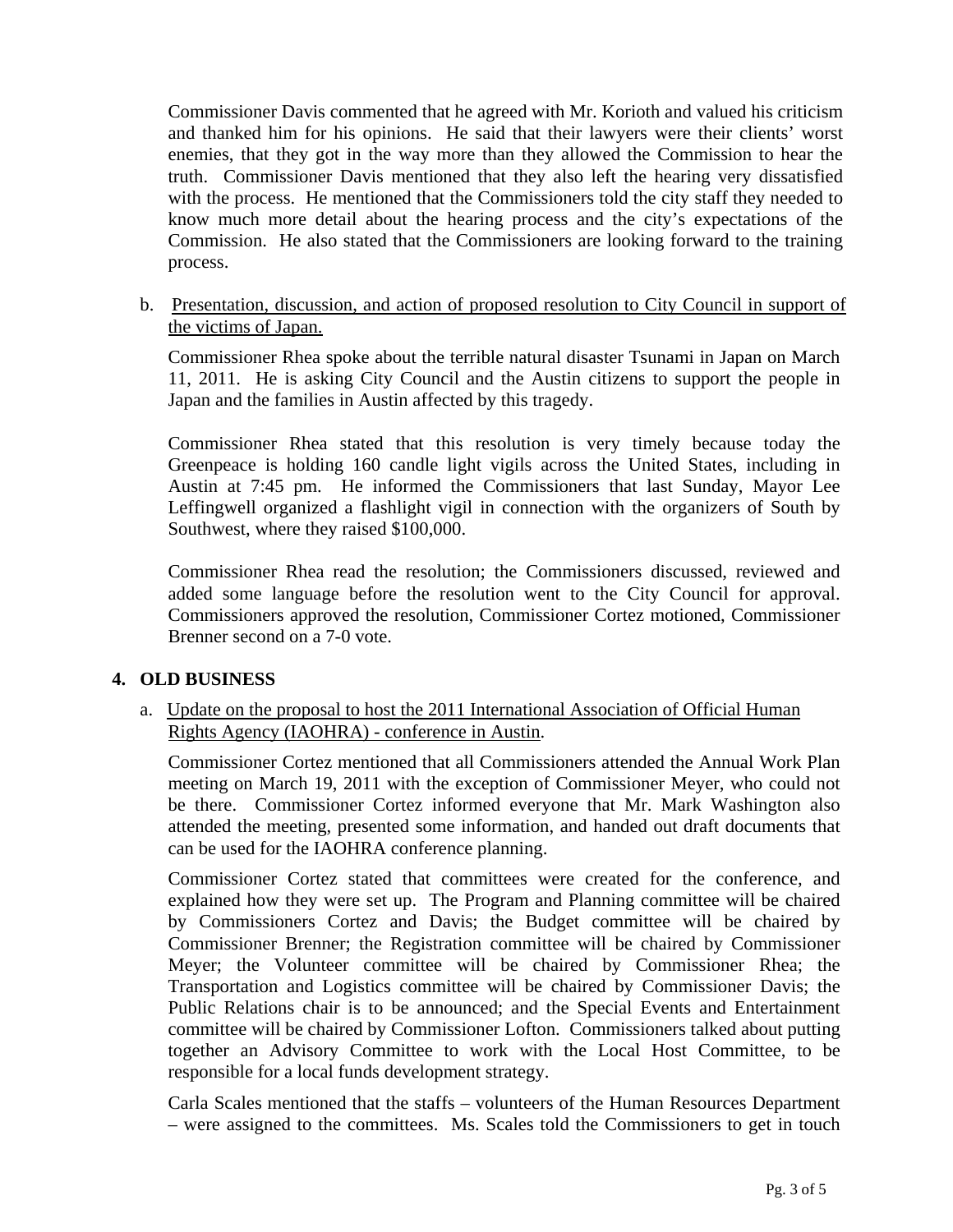with those staff members to assist them so everyone can stay on target. She added that the planning committee will be set up after the conference call on April 6, 2011.

 Commissioners suggested involving members of the Commissions from Corpus Christi and Forth Worth to assist with the conference. Commissioner Cortez expressed that this is the first time doing this event and that she is relying on Mr. Robertson in channeling and distributing information and maintaining everybody engaged in this process.

 Mr. Robertson told the Commissioners and staff that we all need to meet deadlines because this is a big task and we are all committed to having a successful conference. He emphasized that the conference call of April 6 at 2:00 pm was very important to attend because it was going to have vital information concerning the planning and organizing of the IAOHRA Conference.

 Mr. Robertson explained the conference's agenda items and events would need different numbers of volunteers on different days, which is why it is important to get the process up and running.

b. Discuss on the homeless issue in Austin as per our annual work plan and working with the Women's Commission.

Commissioner Cortez asked who wanted to take the Homeless Issues. Commissioner Scheps said that she will find out about the short-term issue of beds, but that the longterm issues were more important. Commissioner Cortez said that the item will remain closed until they have more information.

### c. Discussion on the Annual Work Plan

Commissioner Cortez stated that during the work plan meeting, they developed three goals for 2011 and that the Commissioners will work on strategies to meet those goals. The first goal is working on a coherent message to educate and inform the public about the purpose, vision, and commitment of the Human Rights Commission; the second goal is creating a marketing plan for the Commission; and the third goal is to plan, develop, track progress, implement, and evaluate the IAOHRA convention for August 2011 to insure a successful event.

Commissioner Brenner and Mr. Robertson mentioned that some components of the goals were going to be addressed during the Hearing Process Training in April 2011. Ms. Scales emphasized that this training will have clarification on how the hearing process is done, with a representative of the Law Department present to explain the terms.

Mr. Robertson listed three issues he is going to discuss during the training. First, he will discuss the role of the Commissioners, the basics of the hearing process, dealing with evidence, and understanding the investigative process. Second, he will give an update of the Equal Employment Opportunity Commission (EEOC) and Fair Housing laws, specifically dealing with sexual orientation and gender identity. Third, he will explain how the Equal Employment Opportunity/Fair Housing (EEO/FH) Office deals with that information.

Mr. Robertson explained that the EEO/FH office offers good customer service, quality, and fairness, but it remains a neutral third party – an impartial fact finding entity. He